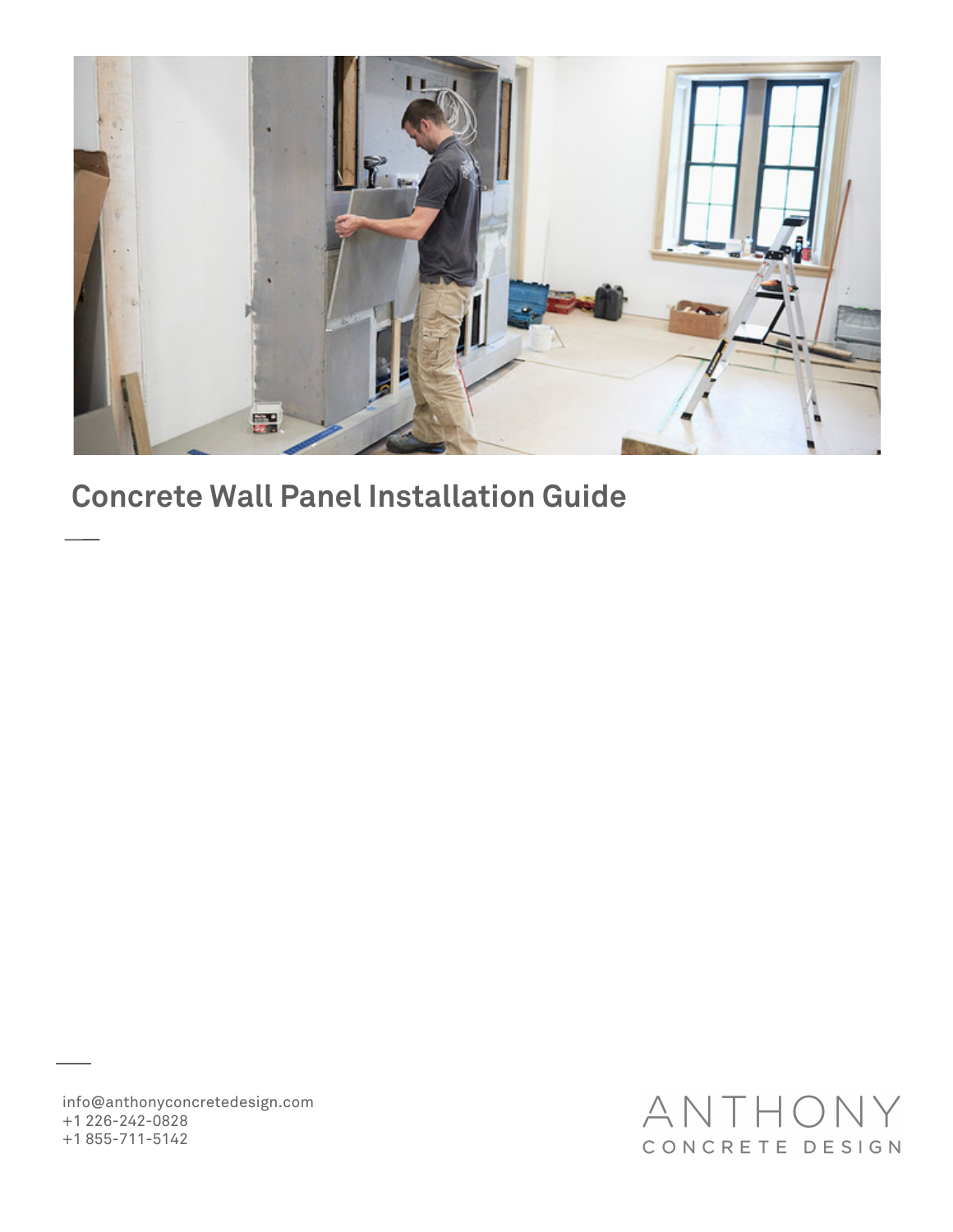# **Installation Guide**

### **Congratulations on your concrete purchase from Anthony Concrete Design!**

Here is an inventory of everything you should find inside your package/crate:

- Concrete panels
- Xcel Instant Grab Adhesive (visit <http://xcelproducts.ca/adhesives-sealants/iga/>)
- Spacers
- Leveling Clips & Wedges
- Temporary Tile Supports
- Keracaulk S caulking (visit [http://www.mapeihome.com/keracaulk-s\)](http://www.mapeihome.com/keracaulk-s)

It is recommended that the concrete panels be stored in the room where they will be installed for at least 24 hours in order to become acclimatized to the room's temperature and humidity.



**DO NOT** handle the concrete panels without clean hands or clean gloves as they are a finished product and dirt & oils on hands can damage the finish.

ANTHON

CONCRETE DESIGN

Before placing concrete panels on the floor, put down foam or blankets to prevent damage to the panels and ensure panels do not hit against each other or anything else to avoid chips. Panel corners are especially fragile!

Panels should be carried vertically by 2 people, one at each end. Be careful not to bend the panels.

Always dust off panels after cutting.

#### **RECOMMENDED TOOLS**

- 1. Circular saw or table saw
- 2. Diamond blade and guide rail
- 3. Metal square/ruler
- 4. Level
- 5. Measuring tape
- 6. Dusting brush
- 7. Painter's Tape
- 8. Caulking gun
- 9. Safety glasses
- 10. Protective gloves
- 11. Dust mask and vacuum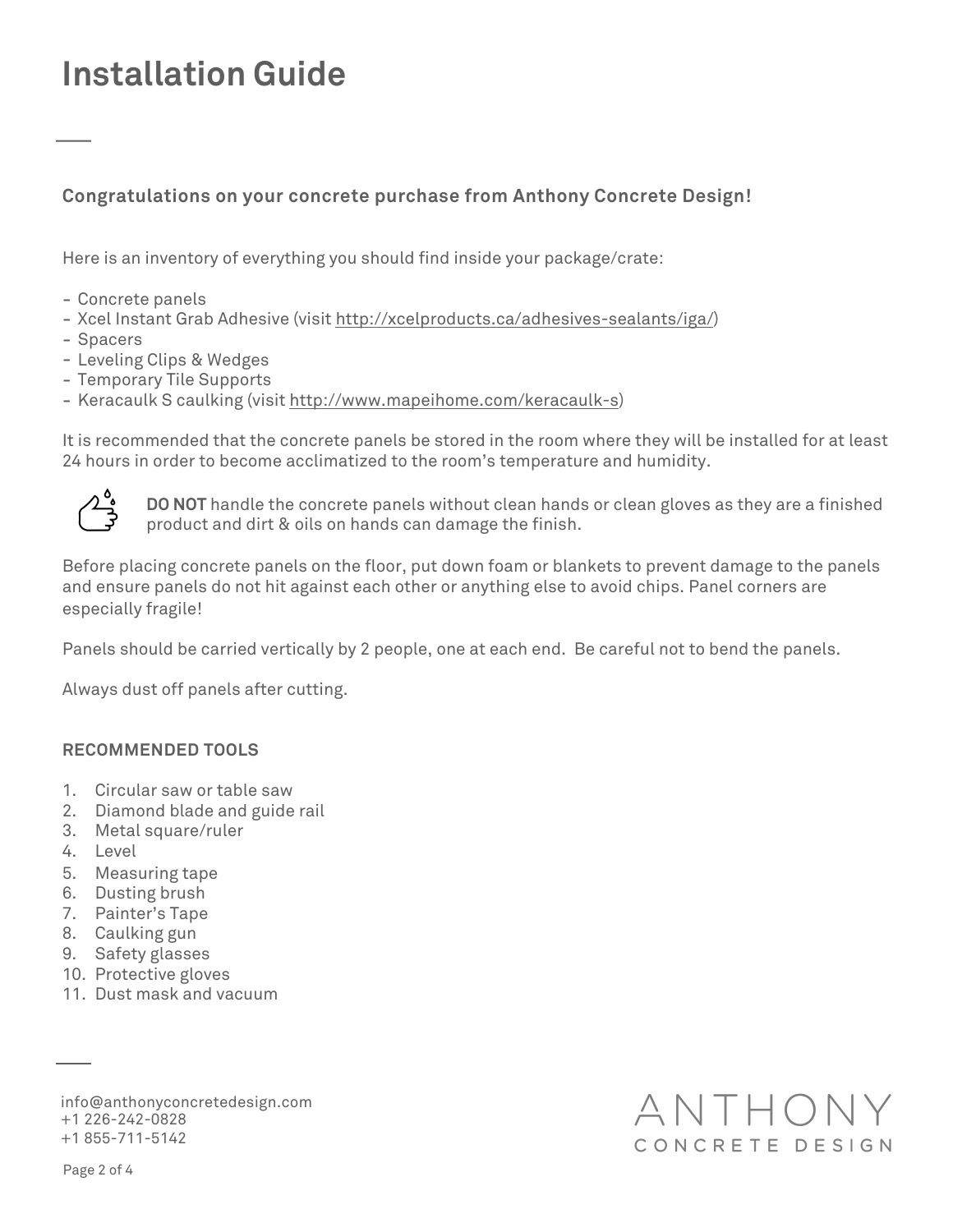# **Installation Guide**

For information on prepping your surface before installing the concrete panels, please download our **Preparation Guide** on our website at [www.anthonyconcretedesign.com/downloads/](http://www.anthonyconcretedesign.com/downloads/).

### **STEP BY STEP CONCRETE WALL PANEL INSTALLATION**

CUTTING & DUSTING THE WALL PANEL

- 1. If covering a fireplace surround, start with covering the face of the surround. Always begin with the bottom tile and use 1/8" spacers for the tile above the floor.
- 2. Always dust off a cut panel before applying any adhesive and dry fit the tile before applying any adhesive to ensure tile is level from all angles.
- 3. A very light grinding at a 45 degree angle on any cut edge of the tile will soften the edge for easier install and will help to blend the tiles for a finished look.

#### APPLYING THE WALL PANELS

- 1. Apply beads of adhesive (1" in diameter) across the top, middle, and bottom, or lines of adhesive from the top edge to the bottom edge, down the full length of the back of the panel, 12" apart.
- 2. Place the tile against the wall gently, applying firm pressure across the full length of the tile.
- 3. Place 1/8" spacers on both ends of the top edge of the tile to maintain a 1/8" seam. If dry-stacking the panels (i.e. board-formed concrete tile), spacers are not required.
- 4. Place the levelling clips behind the top edge of the installed tile.
- 5. Dry fit the next tile, ensuring it is level and apply adhesive as before.
- 6. Gently place the tile above the previous tile, placing it onto the 1/8" spacers and the levelling clips and apply firm pressure again across the full length of the tile. Take care not to hit the tile below.
- 7. Place the levelling wedges into the clips to ensure that both panels are flush with each other.
- 8. Using the temporary tile supports, place the screws between the tiles and screw the supports into each OR every other stud. Tighten the screws until the tile support is flush with the tiles, ensuring that the tiles stay in place and allow the adhesive to set.
- 9. Repeat this process up to the ceiling, leaving a 1/8" gap between the top tile and the ceiling.
- 10. If covering a fireplace surround requiring panels on the sides of the fireplace surround build-out, repeat the same process as for the face, allowing for a 1/8" gap on all 4 sides of the tile.